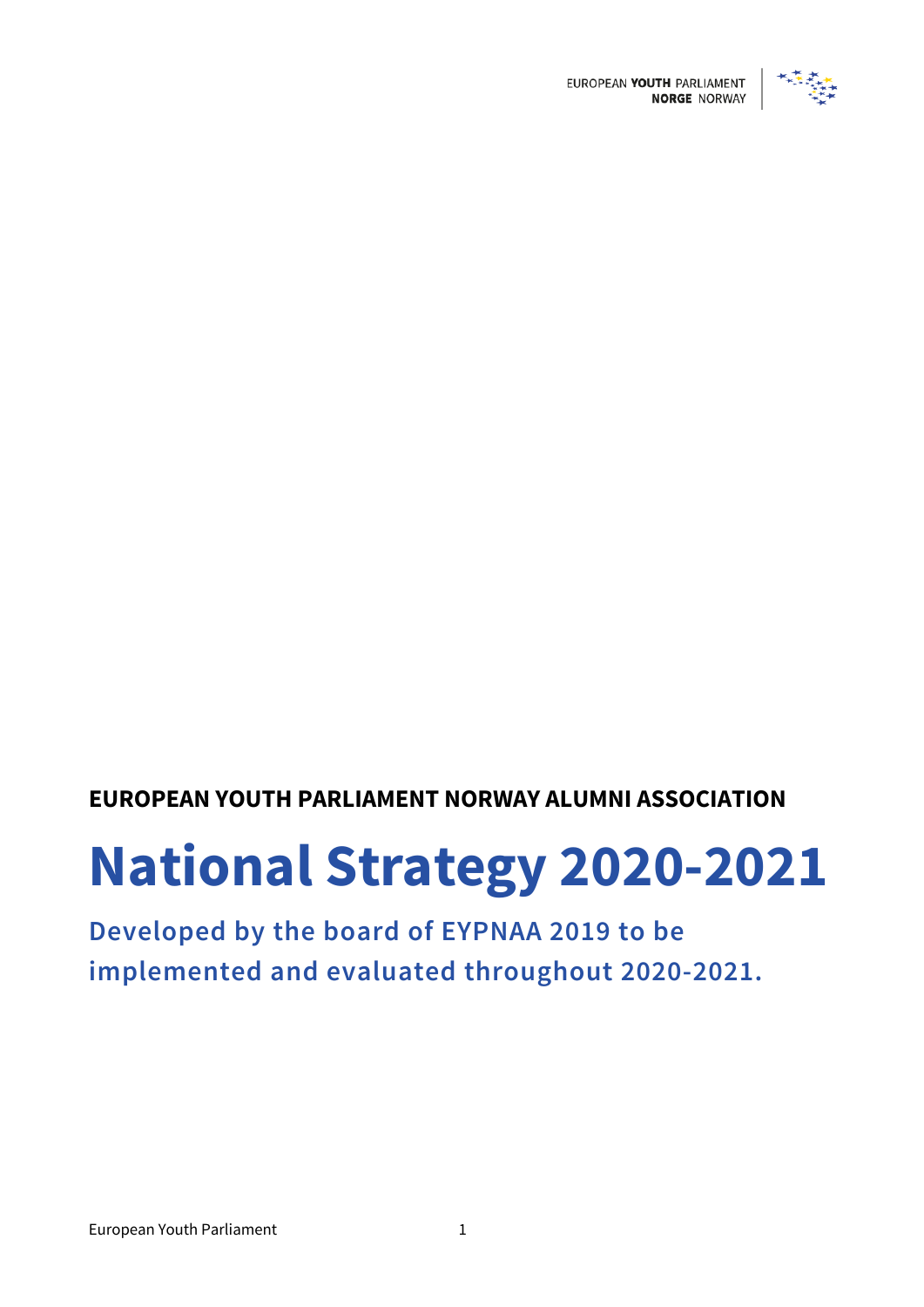

# Innholdsfortegnelse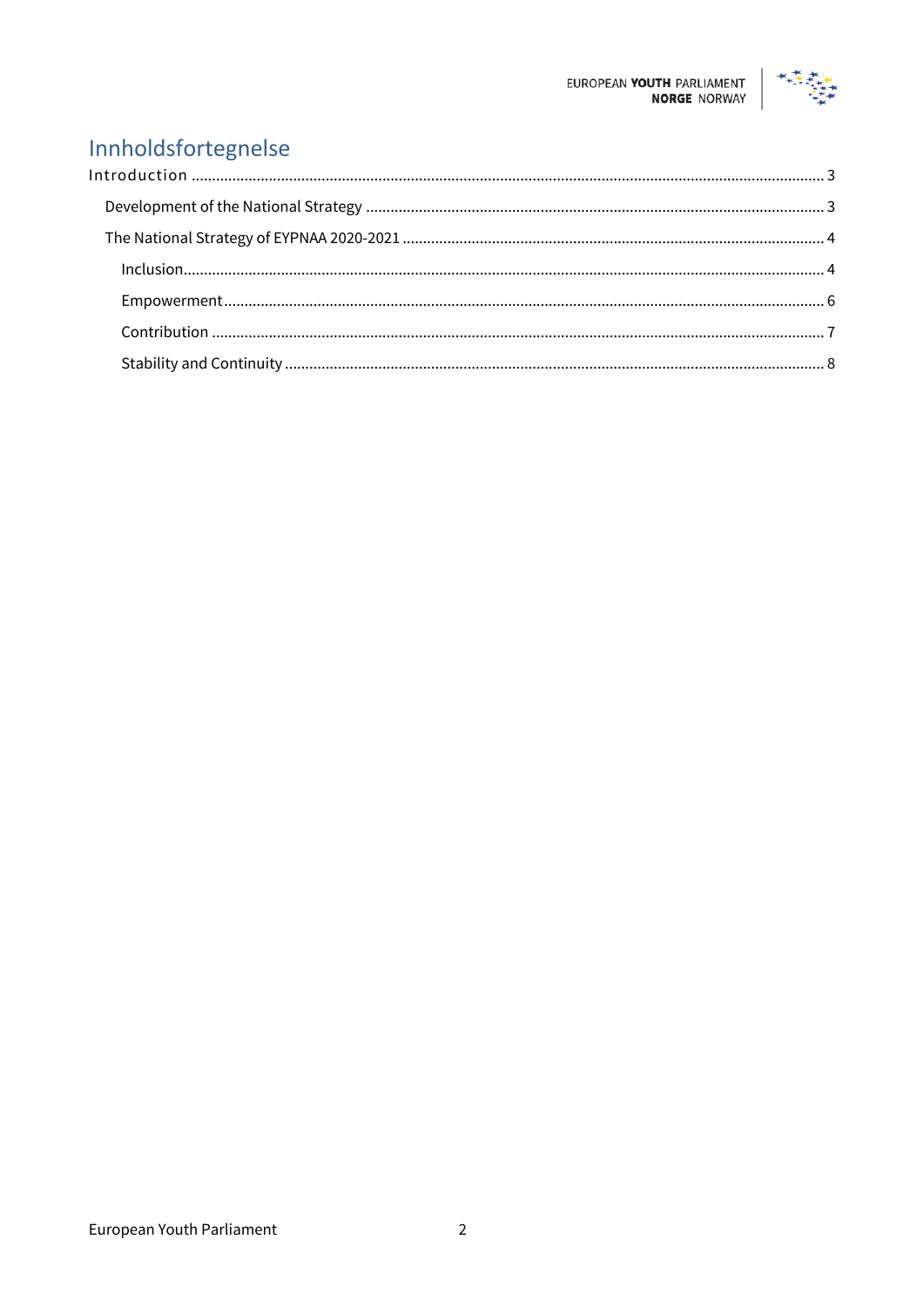

# *INTRODUCTION*

The National Strategy of EYP Norway Alumni Association (EYPNAA) is a document that has been developed by the board of EYPNAA 2019 with the aim of reaching the goal we have set by the end of 2021. The Strategy is divided into four main sections that reflect the four pillars in the International Strategy of EYP, but they have been tailored to fit the focus areas of EYP Norway. It is by no means exhaustive but is an attempt to increase the structure of the work that could and should be executed by the board of EYPNAA in order to ensure an as smoothly running organization as possible.

# **Development of the National Strategy**

The work with the National Strategy of EYPNAA 2020-2021 was started by a group of board members from the EYPNAA board of 2019. A timeline and rough overview over the work was developed in January. The first part of the work consisted by collecting information from various sources in EYP Norway to be able to understand the needs and wants of EYPNAA.

The second part of the work aimed at analyzing the collected data. Therefore, the designated board members evaluated the member survey that was based on questions related to the four main pillars of the International Strategy of EYP; *Inclusion, Empowerment, Stability and Continuity,* and *Contribution.* Further data was collected from the local branches and the National Committee of EYP Norway.

After several meetings, a workshop at the physical board meeting, followed by another workshop at the Annual Summer Member Weekend of EYPNAA, the strategy could be finalized. The following strategy is the result of this work and is supposed to be a guiding document for the work of the boards of EYPNAA 2020 and 2021. The main aim is to provide a way of evaluating and improving the focus of the work of EYPNAA.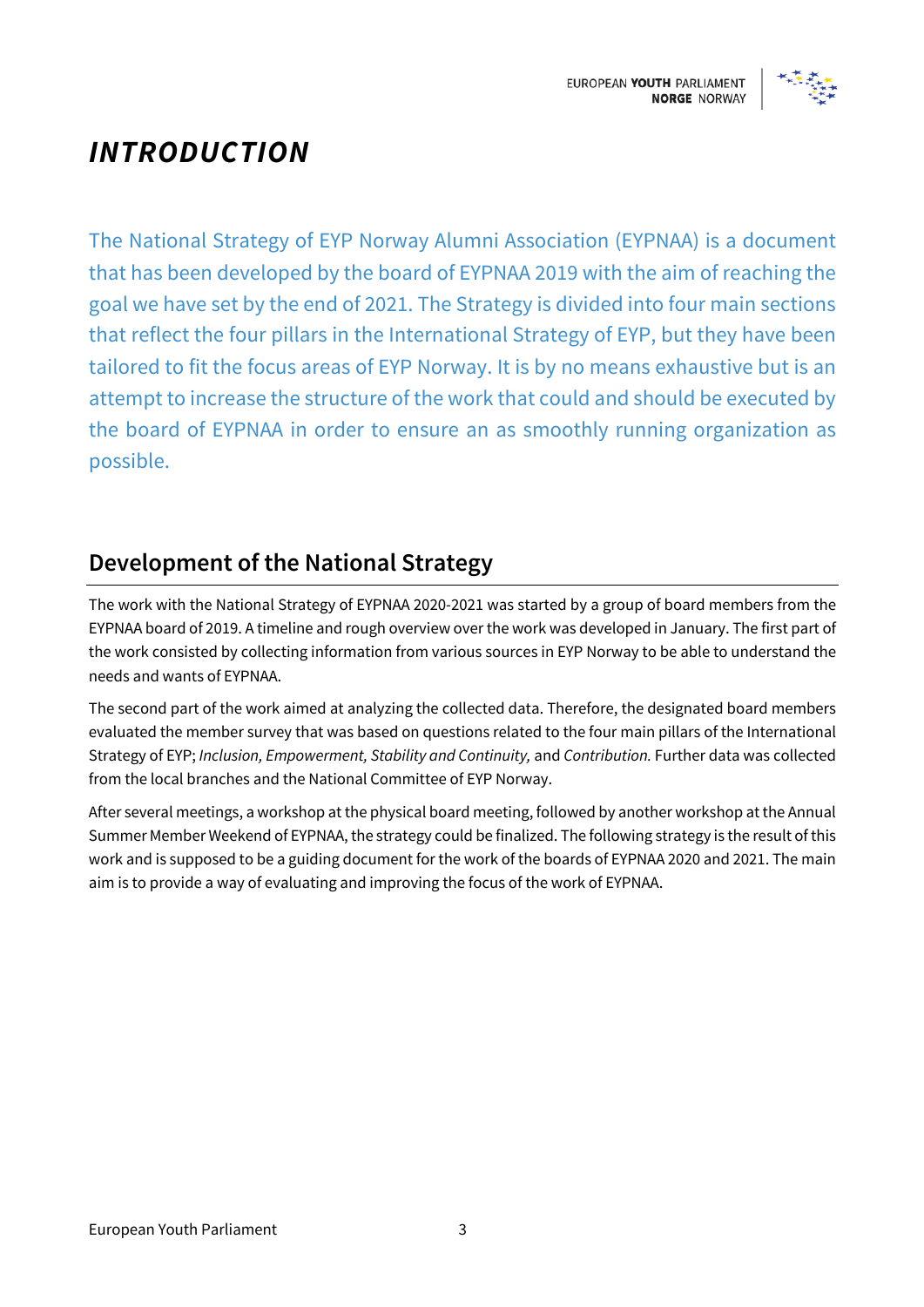

# **The National Strategy of EYPNAA 2020-2021**

The National Strategy of EYPNAA 2020-2021 uses the four main pillars from the International Strategy of EYP, with sub-pillars created to fit the needs of EYPNAA. The **measures** are meant to be the overarching goal within a specific field, whereas the **sub-measures** and **indicators** are actions that can be regarded as tools for measuring the distance from the goal.

### **Inclusion**

*As a part of the wider EYP Network, we believe it is of immense importance that the EYPNAA presents a real chance for its members to feel involved and informed on a national and regional level. In this section about Inclusion, we focus on three main points which are inclusion in general, local branches, as well as transparency.* 

#### **1. Inclusion**

| <b>Measures</b>                        | <b>Sub-measures and success indicators</b>                                                                                                                                   |
|----------------------------------------|------------------------------------------------------------------------------------------------------------------------------------------------------------------------------|
| Increase geographical diversification. | At least one delegation representing each<br>$\bullet$<br>county at the National Selection<br>Conference.                                                                    |
|                                        | Facilitate, to a higher degree, for events<br>$\bullet$<br>such as one-day sessions and trainings in<br>regions that have not organized bigger<br>sessions in the past year. |

#### **2. Local Branches**

| <b>Measures</b>                                                                                   | <b>Sub-measures and success indicators</b>                                                                                                                                                                                                                   |
|---------------------------------------------------------------------------------------------------|--------------------------------------------------------------------------------------------------------------------------------------------------------------------------------------------------------------------------------------------------------------|
| Ensure low barriers to participate in the local<br>branches.                                      | Arrange meetings aimed at new members<br>$\bullet$<br>after bigger events such as regional<br>sessions and national sessions.<br>Create predictability. Make an overview of<br>٠<br>activities in the local branch each<br>semester.                         |
| Coordinate activity and ensure regular contact<br>between local branches and the board of EYPNAA. | Arrange a Skype with the national<br>٠<br>coordinator and leaders of the local<br>branches at least twice a year to plan and<br>evaluate activities.<br>Receive updates and ask for input from the<br>$\bullet$<br>local branches before each board meeting. |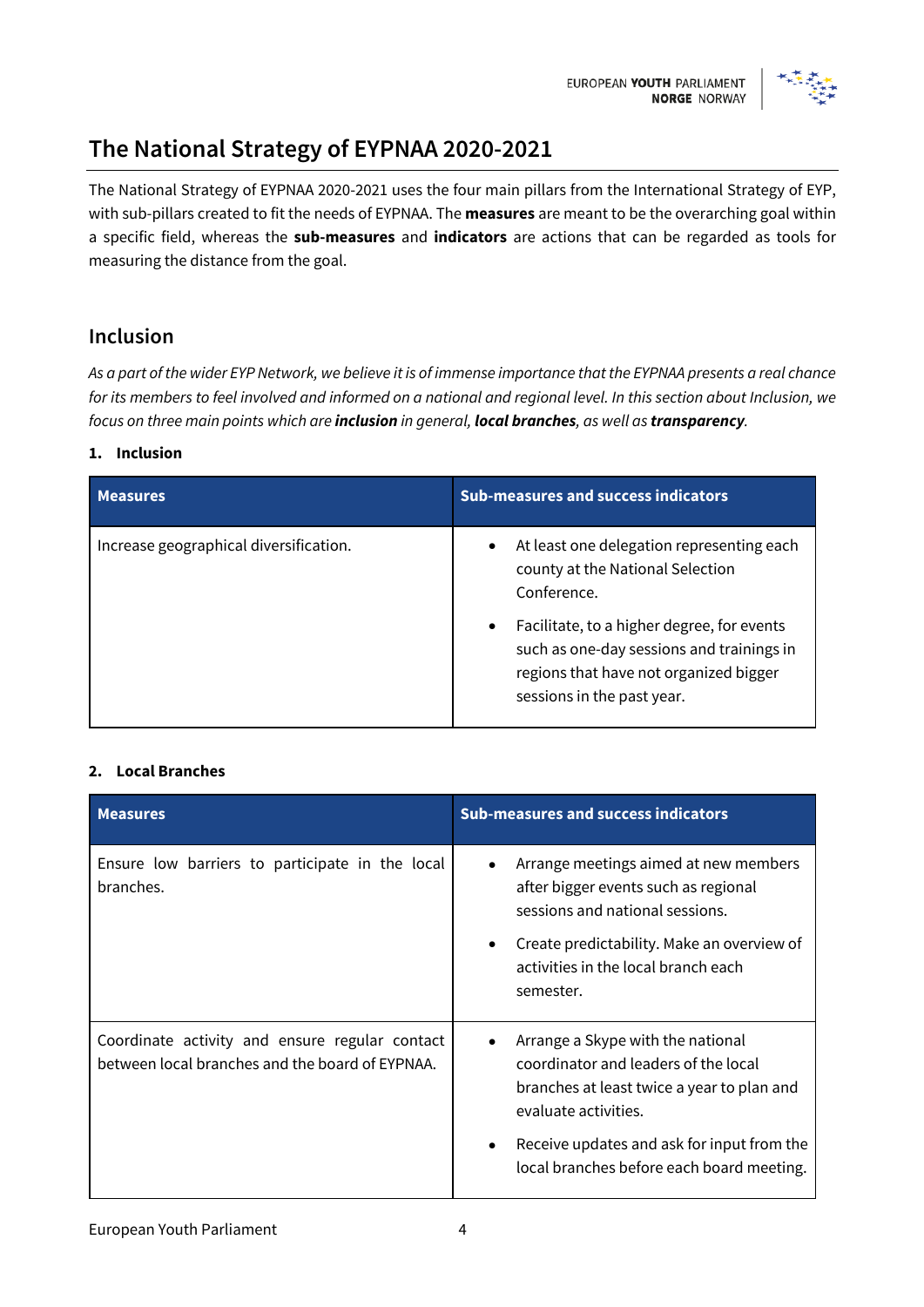

|                                                                        | Arrange elections in the local branches in<br>$\bullet$<br>the span of one month, preferably April.                                                                                                             |
|------------------------------------------------------------------------|-----------------------------------------------------------------------------------------------------------------------------------------------------------------------------------------------------------------|
| Variation of activities in the local branches.                         | Create written guidelines for organising<br>EYP events in EYPNAA.<br>Each local branch should organise and<br>$\bullet$<br>execute a regional winter member event.                                              |
| in activities<br>participation<br>local<br>Increase<br>of<br>branches. | Introduce communication officers in the<br>$\bullet$<br>regional branches who can cooperate with<br>the head of communication on the<br>national board.<br>Organise at least one in-school session per<br>year. |

#### **3. Transparency**

| <b>Measures</b>                                                                                                                            | <b>Sub-measures and success indicators</b>                                                                                                                                                                                       |
|--------------------------------------------------------------------------------------------------------------------------------------------|----------------------------------------------------------------------------------------------------------------------------------------------------------------------------------------------------------------------------------|
| Increase knowledge among the members on the<br>structure of the NC, and the difference between<br><b>EYPNAA and the National Committee</b> | Update relevant documents that give<br>insight into the NC structure and ensure<br>that they are available to members.<br>Create an informational video about EYP<br>Norway.                                                     |
| Regularly updating members about EYPNAA-board<br>activities.                                                                               | Upload meeting minutes on Facebook and<br>our webpage after board meetings.<br>Send out "members' newsletter" every<br>second month.<br>Pass on information about upcoming<br>$\bullet$<br>events nationally and internationally |
| Increase knowledge among the members on the<br>responsibilities of the different board members.                                            | Make information about responsibilities of<br>$\bullet$<br>each board position available to members<br>on social media and on our webpage.<br>Include the above-mentioned information<br>in calls for new board members.         |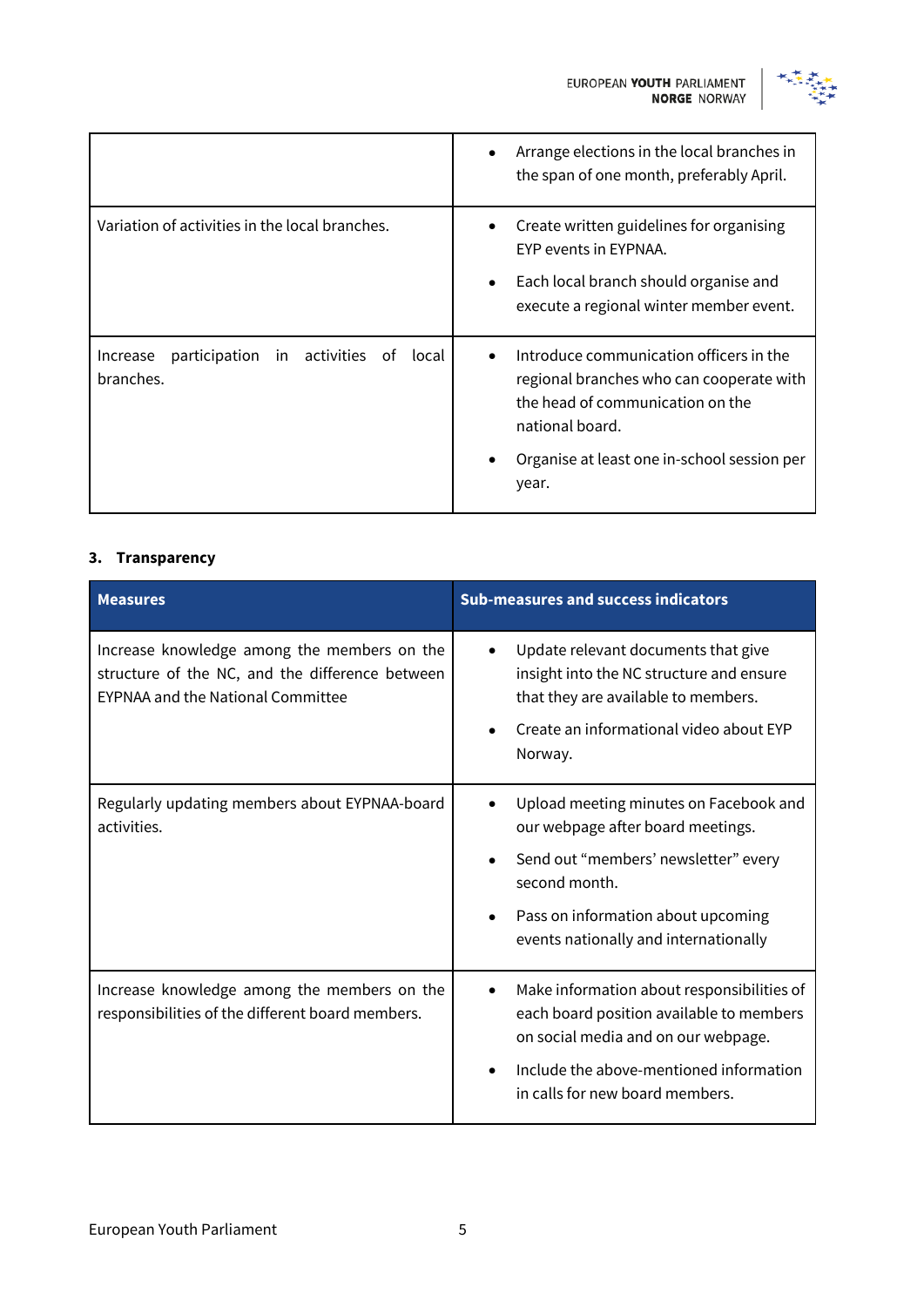

#### **Empowerment**

*Empowerment is one of the core-values of EYP, both internationally and nationally within EYPNAA. As an alternative educational program, we wish to provide our members with valuable knowledge that is of relevance in both educational and social contexts. We find it crucial that we continue to have an emphasis on it in the National Strategy of EYPNAA. Within empowerment, both educational value and annual activities are featured.*

#### **4. Educational Value**

| <b>Measures</b>                                                      | <b>Sub-measures and success indicators</b>                                                                                                                                                                                           |
|----------------------------------------------------------------------|--------------------------------------------------------------------------------------------------------------------------------------------------------------------------------------------------------------------------------------|
| Standardize the process of developing topics for<br>EYPNAA sessions. | Clear connection with explanation<br>$\bullet$<br>between suggested topics and national<br>learning objectives.<br>Develop guidelines for topic selection<br>$\bullet$<br>processes in collaboration with the<br>National Committee. |

#### **5. Annual Activities**

| <b>Measures</b>                                                                                                            | <b>Sub-measures and success indicators</b>                                                                                                  |
|----------------------------------------------------------------------------------------------------------------------------|---------------------------------------------------------------------------------------------------------------------------------------------|
| Ensure that the Head Organisers of Regional<br>Sessions receive support from the local branch in<br>organising the session | Facilitate a discussion about regional<br>$\bullet$<br>sessions in the local branches to recruit<br>potential applicants.                   |
|                                                                                                                            | Involve local branches in organising<br>regional sessions by expanding the team<br>of organisers and involving them at an<br>earlier stage. |
|                                                                                                                            | Publish calls for Head Organisers and<br>organisers for regional sessions at least 8<br>months in advance.                                  |
| Ensure a high academic standard at the annual<br>summer member weekend.                                                    | Engage at least 2 experienced EYP trainers.                                                                                                 |
|                                                                                                                            | Engage at least 1 relevant external<br>speaker.                                                                                             |
|                                                                                                                            | Arrange a meeting where members can<br>give feedback to the board.                                                                          |
|                                                                                                                            | Organise relevant trainings to prepare<br>members to attend sessions as officials.                                                          |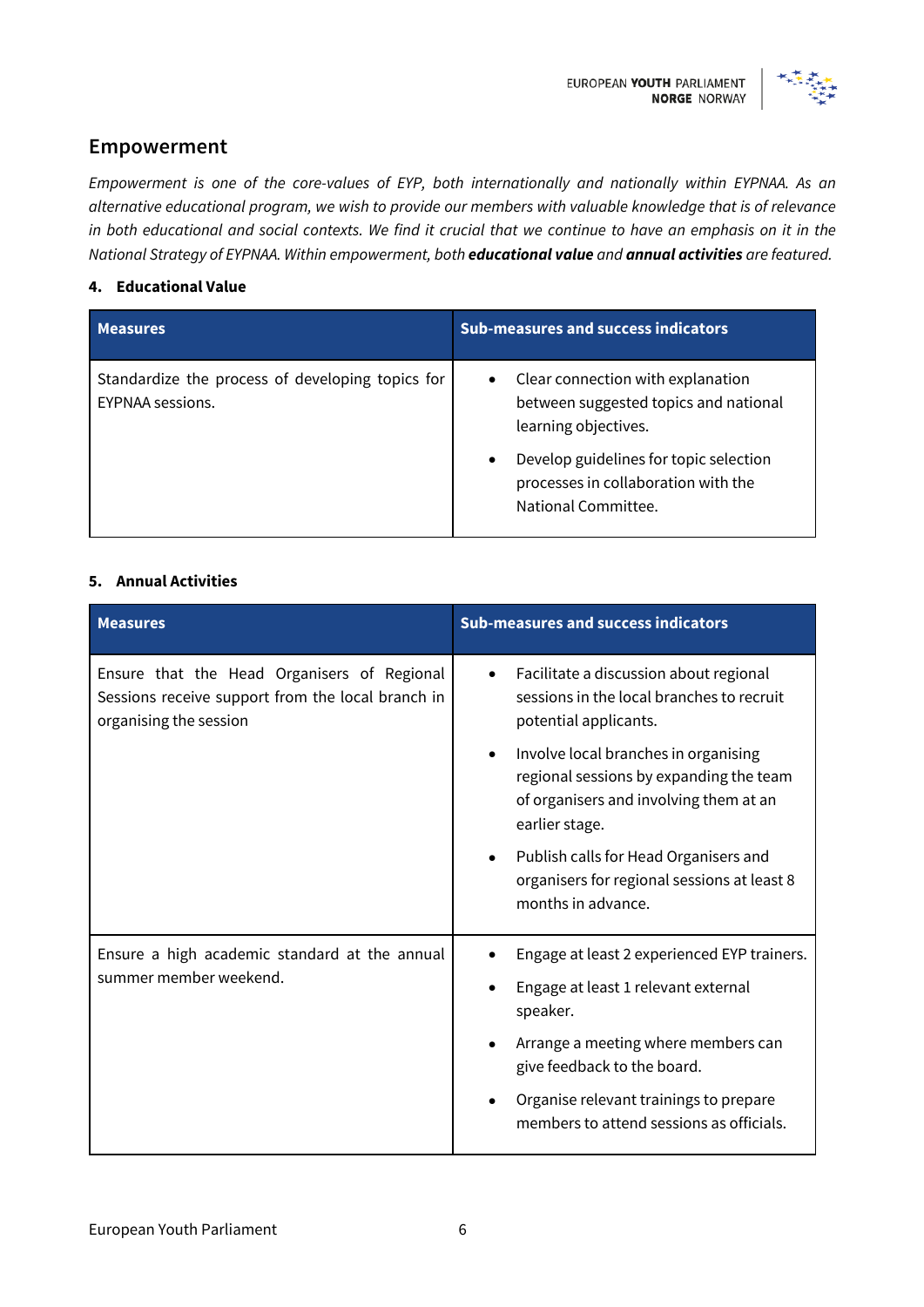

### **Contribution**

*EYPNAA is a member-based organisation, where the input and contribution of our members are highly valued as well as essential for the maintenance of our organisation. In this section, the focus will be on democracy and volunteering.*

**6. Democracy**

| <b>Measures</b>                                                                             | <b>Sub-measures and success indicators</b>                                                                                                                                  |
|---------------------------------------------------------------------------------------------|-----------------------------------------------------------------------------------------------------------------------------------------------------------------------------|
| Ensure that all board members are democratically<br>elected.                                | Share information about the election,<br>$\bullet$<br>board positions, the application process<br>and deadlines at least 2 months before the<br>General Assembly of EYPNAA. |
|                                                                                             | Make information available on all<br>platforms administered by EYPNAA.                                                                                                      |
|                                                                                             | The board nomination should be made<br>public at least two weeks before the<br>General Assembly.                                                                            |
|                                                                                             | Encourage and create the opportunity for<br>all nominees to present themselves and<br>their platform at the General Assembly.                                               |
|                                                                                             | Assign a given amount of time for<br>questioning the nominees at the General<br>Assembly.                                                                                   |
| Ensure the opportunity for democratic involvement<br>internationally for members of EYPNAA. | Provide members with information<br>through our various platforms about the<br>Board of National Committees meetings.                                                       |
|                                                                                             | Give members the opportunity to<br>contribute and give feedback on the<br>decisions of EYP Norway internationally.                                                          |
|                                                                                             | Send BNC-documents to members by<br>email before the deadline of the Agenda<br>Setting Poll                                                                                 |
|                                                                                             | Publish information about the various<br>international EYP bodies on the EYP<br>Norway's website.                                                                           |

#### **7. Volunteering**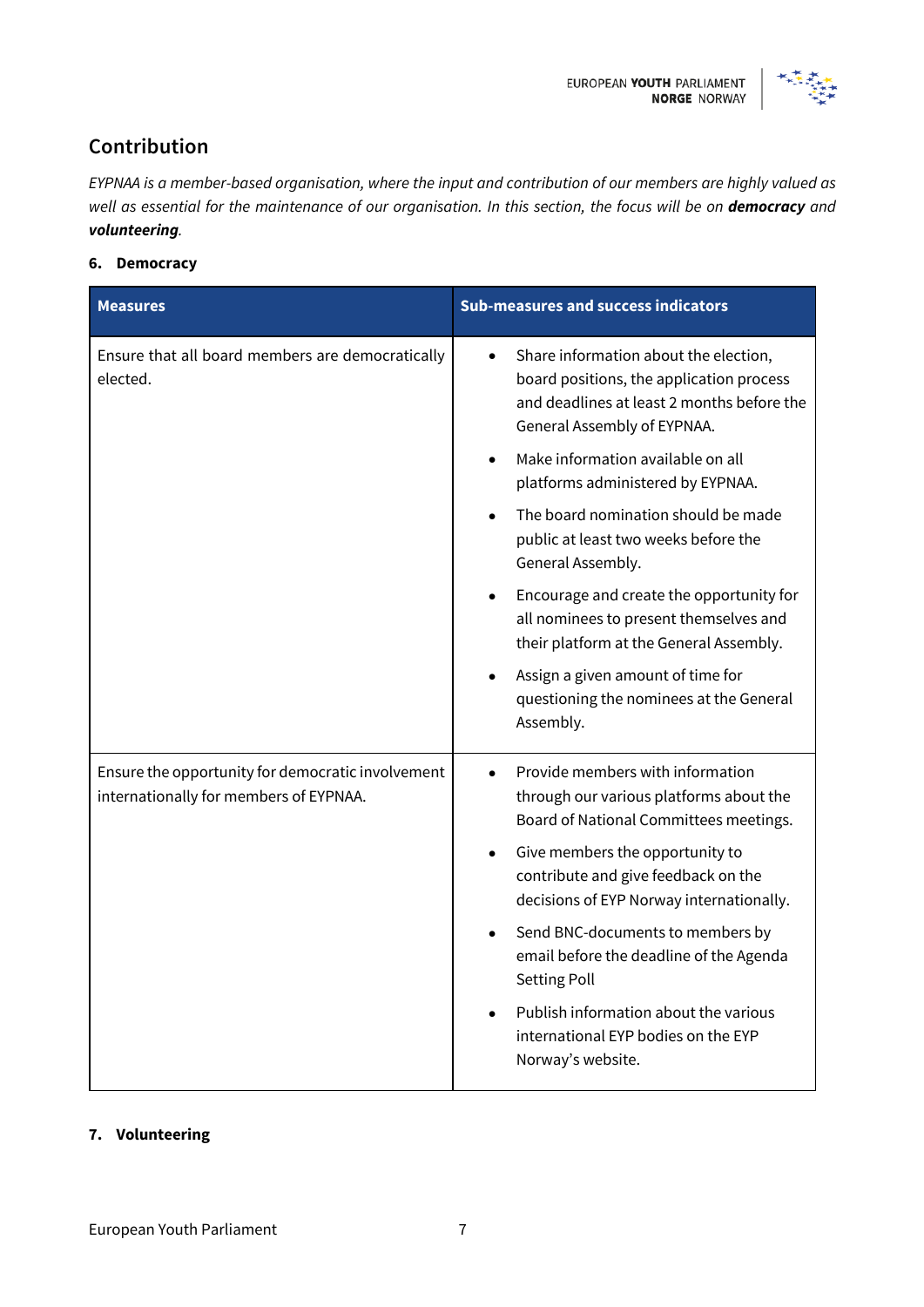

| <b>Measures</b>                      | <b>Sub-measures and success indicators</b>                                                                                                                                                                                                                                              |
|--------------------------------------|-----------------------------------------------------------------------------------------------------------------------------------------------------------------------------------------------------------------------------------------------------------------------------------------|
| Make volunteering a good experience. | Strive to accommodate all officials at the<br>$\bullet$<br>same venue, both at regional and national<br>sessions.<br>Only budgets that ensure a sufficient<br>٠<br>covering of basic needs such as proper<br>accommodation, food and breaks are to<br>be approved by EYPNAA and the NC. |

#### **Stability and Continuity**

*The pillar on Stability and Continuity is in itself important for the organization as a whole, as well as for the individual sessions and the faith in the board that is given the responsibility of managing the tasks of EYPNAA for one year at the time. This section includes the focus areas knowledge sharing, presence, sessions, communication and cooperation, which all involve aspects of stability and continuity.* 

#### **8. Knowledge Sharing**

| <b>Measures</b>          | <b>Sub-measures and success indicators</b>                                                                                                                                                          |
|--------------------------|-----------------------------------------------------------------------------------------------------------------------------------------------------------------------------------------------------|
| <b>Board transitions</b> | Arrange a board transition weekend for<br>the outgoing and the newly elected boards<br>of EYPNAA.                                                                                                   |
|                          | Create a clear outline of the distribution of<br>$\bullet$<br>responsibilities during the overlap period<br>of the two boards.                                                                      |
|                          | Clearly define who is responsible for<br>executing the tasks of EYPNAA, where the<br>outgoing board is advised to involve the<br>new board members in discussions,<br>decisions, and tasks.         |
|                          | The president, both the outgoing and the<br>newly elected, are particularly responsible<br>for coordinating the board transition by<br>frequently following up the other pairs of<br>board members. |
|                          | Change the time of the annual General<br>Assebly in accordance with the updated<br>statutes of EYPNAA.                                                                                              |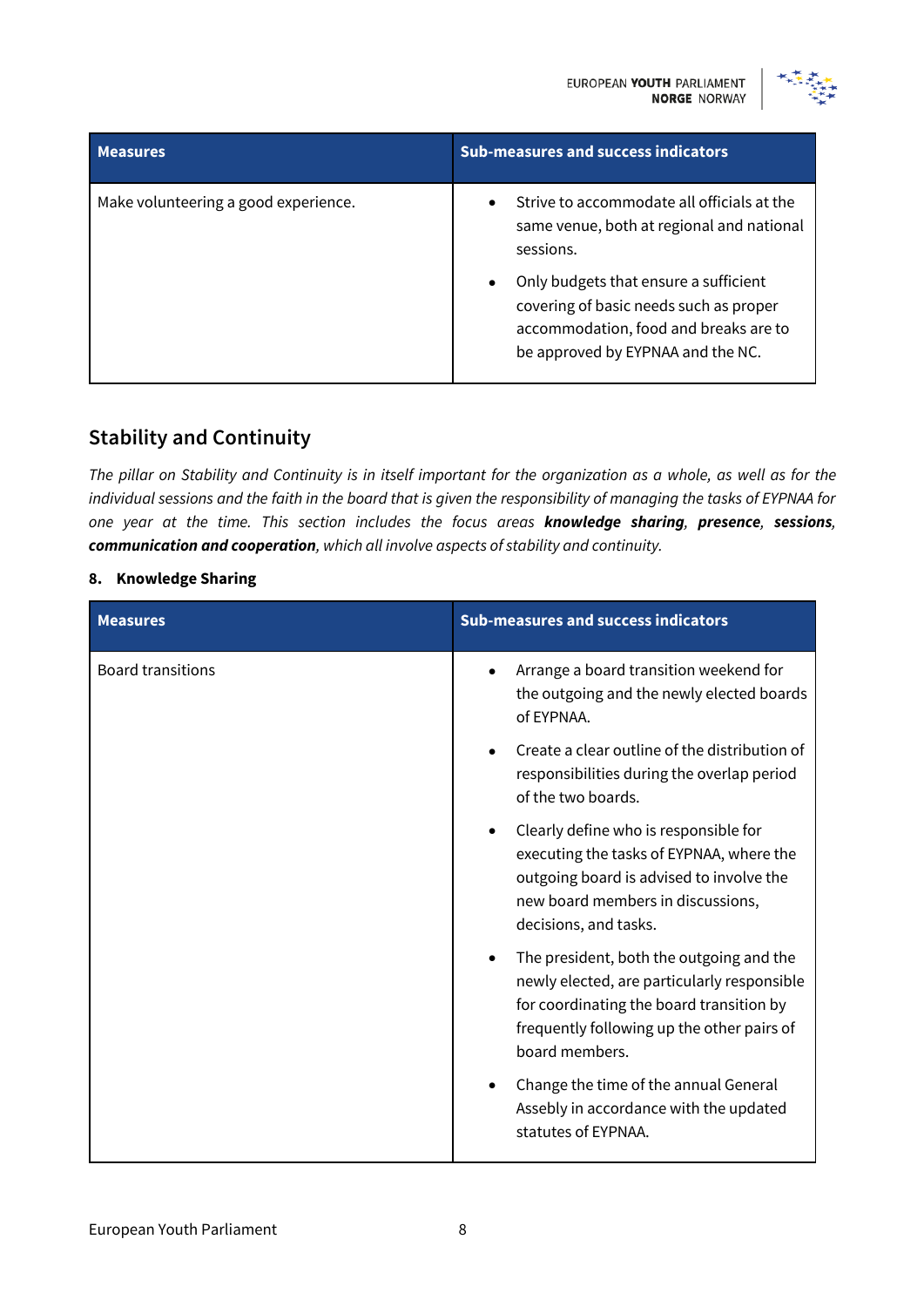



| More extensive knowledge sharing between the<br>former and current board memberss | Arrange Skype meetings between current<br>$\bullet$<br>and newly elected board members for the<br>purpose of knowledge sharing.                                                                      |
|-----------------------------------------------------------------------------------|------------------------------------------------------------------------------------------------------------------------------------------------------------------------------------------------------|
|                                                                                   | All outgoing board members are required<br>$\bullet$<br>to transfer the knowledge about their<br>position through a written document,<br>which is to be given to the newly elected<br>board members. |

#### **9. Presence**

| <b>Measures</b>                                                                                    | <b>Sub-measures and success indicators</b>                                                                                                                                                                                                                                        |
|----------------------------------------------------------------------------------------------------|-----------------------------------------------------------------------------------------------------------------------------------------------------------------------------------------------------------------------------------------------------------------------------------|
| Enhanced presence, visibility and availability of the<br>EYPNAA-board members at our sessions      | Ensure that the board is represented at all<br>events arranged by EYPNAA.<br>The Organising team should have insight<br>into who the designated board<br>representative is as well as having<br>established contact with said person well<br>before the beginning of the session. |
|                                                                                                    | The board representative should<br>introduce themselves at the general<br>teambuilding or opening ceremony of the<br>session or event.                                                                                                                                            |
| Develop a regional presence of local branches of<br>EYPNAA, both qualitatively and quantitatively. | Look at point 1.b on how to achieve this.                                                                                                                                                                                                                                         |

#### **10. Sessions**

| <b>Measures</b>                                                | <b>Sub-measures and success indicators</b>                                                                                                        |
|----------------------------------------------------------------|---------------------------------------------------------------------------------------------------------------------------------------------------|
| Increased knowledge sharing between former and<br>current HOs. | The board is responsible for setting up<br>$\bullet$<br>communication between former and<br>newly selected HOs.                                   |
|                                                                | The former HOs are responsible for<br>$\bullet$<br>creating a document for knowledge<br>sharing between themselves and the new<br>H <sub>Os</sub> |
|                                                                | At least one meeting is to take place<br>$\bullet$                                                                                                |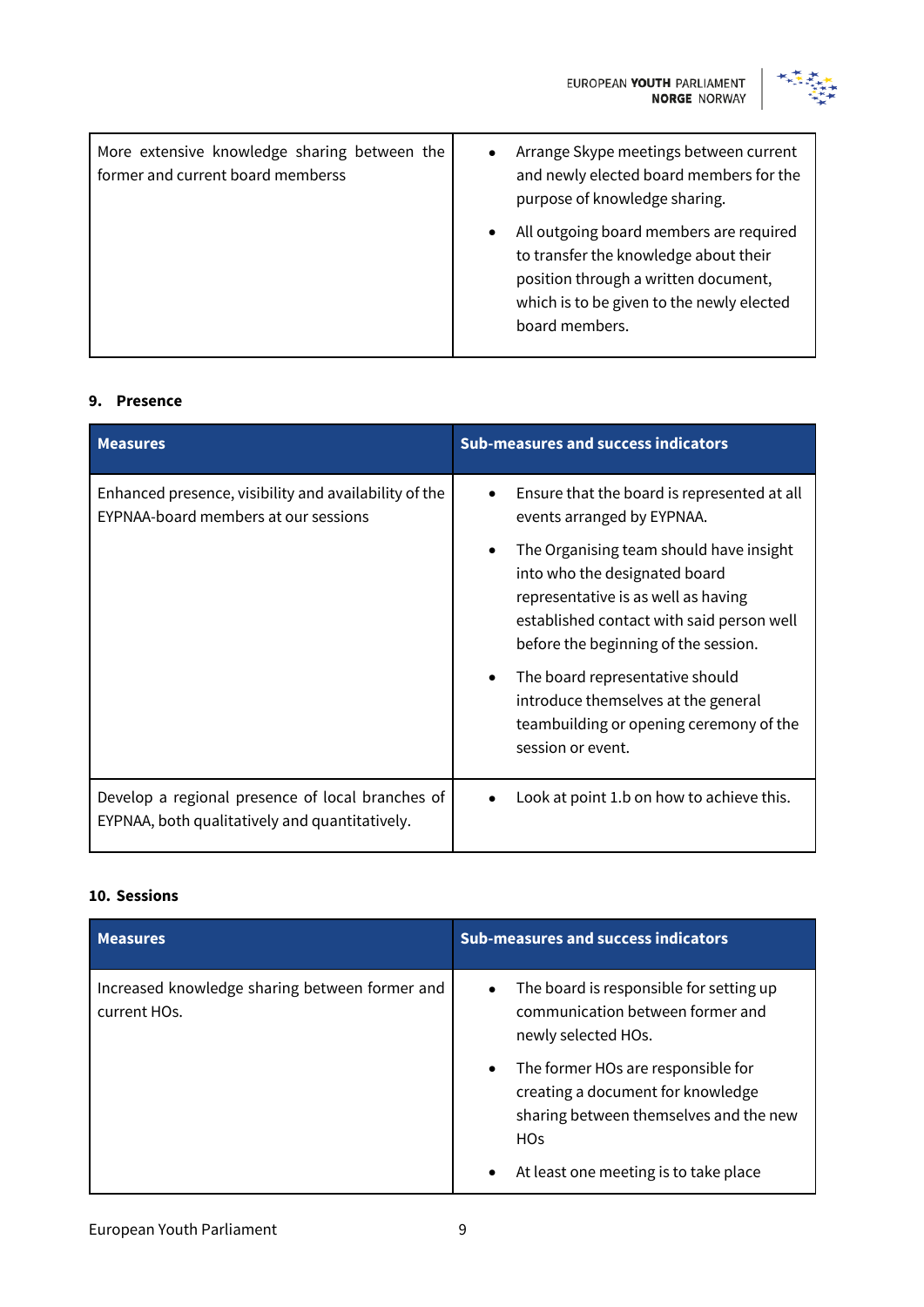

|                                                                         | between the former and newly selected<br>HOs.                                                                                                                                                                                                                      |
|-------------------------------------------------------------------------|--------------------------------------------------------------------------------------------------------------------------------------------------------------------------------------------------------------------------------------------------------------------|
| Clarify the tasks and responsibilities of head<br>organising a session. | The board is responsible for developing<br>$\bullet$<br>written guidelines on how to arrange the<br>different types of sessions in EYP Norway,<br>preferably with input from former HOs.<br>Gather statistics from all sessions for later<br>use, e.g. EYP Census. |

#### **11. Communication**

| <b>Measures</b>                                                   | <b>Sub-measures and success indicators</b>                                                                           |
|-------------------------------------------------------------------|----------------------------------------------------------------------------------------------------------------------|
| Regularly updating members about the activities of<br>EYP Norway. | Make sure calls and other information<br>$\bullet$<br>regarding our sessions are sent out well in<br>advance.        |
|                                                                   | Calls should be announced at least three<br>$\bullet$<br>months in advance of the session.                           |
|                                                                   | Provide updated information on the<br>$\bullet$<br>webpage eyp.no at all times.                                      |
|                                                                   | Ensure easy access to updated contact<br>$\bullet$<br>information on all online platforms<br>administered by EYPNAA. |
|                                                                   | Uphold sharing a member email every<br>$\bullet$<br>second month.                                                    |

#### **12. Cooperation**

| <b>Measures</b>                                                                           | <b>Sub-measures and success indicators</b>                                                                                                                                                                                                                                                                                                                     |
|-------------------------------------------------------------------------------------------|----------------------------------------------------------------------------------------------------------------------------------------------------------------------------------------------------------------------------------------------------------------------------------------------------------------------------------------------------------------|
| Clarify the relation between session topics and<br>national academic learning objectives. | Ensure that session boards who are tasked<br>$\bullet$<br>with drafting the topics of the session are<br>aware of the requirements of the NC in<br>order to be approved.<br>Work towards developing a document<br>$\bullet$<br>with a clear overview of the national<br>learning objectives to ensure that they are<br>understood and taken into consideration |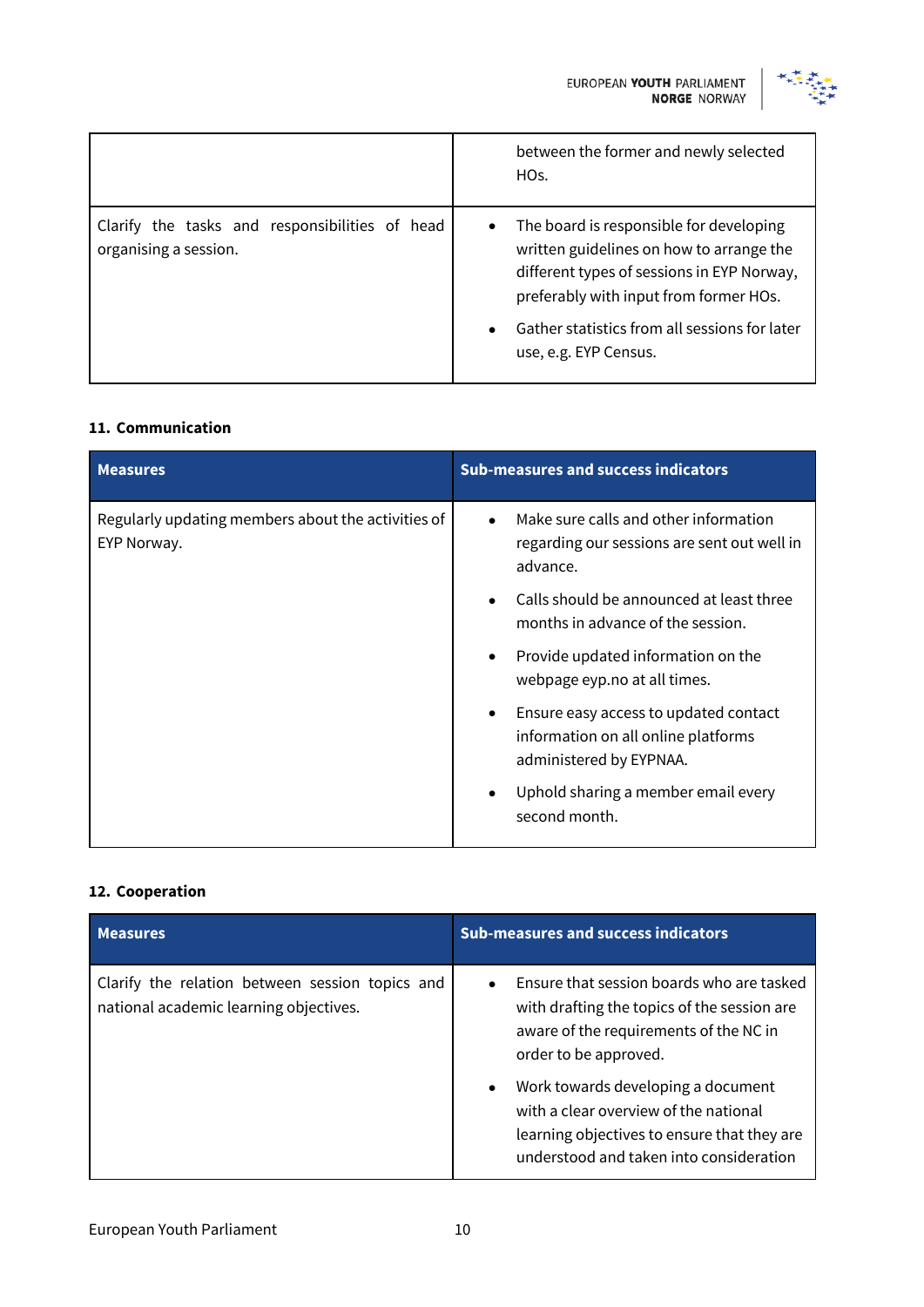

| when session boards draft their topics.                                                                                                                                                         |
|-------------------------------------------------------------------------------------------------------------------------------------------------------------------------------------------------|
| Create a compilation of topics that have<br>been accepted by the National Committee<br>and used at previous sessions as a guiding<br>document for future boards and<br>leaderships at sessions. |
|                                                                                                                                                                                                 |